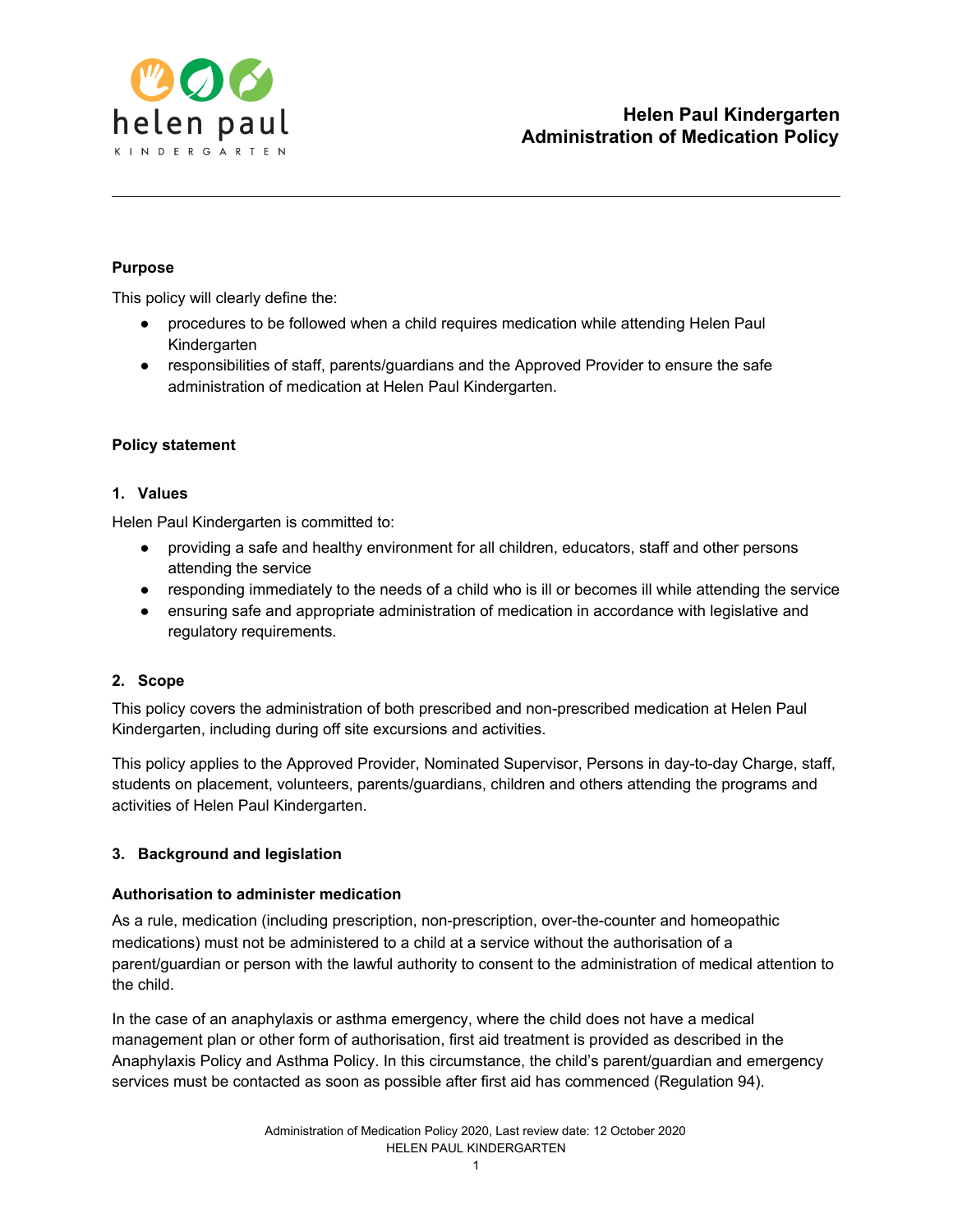

In the case of all other emergencies, it is acceptable to obtain verbal consent from a parent/guardian, or to obtain consent from a registered medical practitioner or medical emergency services if the child's parent/guardian cannot be contacted.

### **Administration of medication**

The Approved Provider must ensure that when staff administer medication, they must follow the guidelines of this policy and the procedures outlined in Attachment 1 – Procedures for the safe administration of medication.

A medication record[1] must be completed with the following information:

- a) the name of the child
- b) the authorisation to administer medication (including self-administration, if applicable) signed by a parent/guardian or a person named in the child's enrolment record as authorised to consent to administration of medication
- c) the name of the medication to be administered
- d) the time and date the medication was last administered
- e) the time and date or the circumstances under which the medication should be next administered
- f) the dosage of the medication to be administered
- g) the manner in which the medication is to be administered
- h) if the medication is administered to the child:
	- i) the dosage that was administered
	- ii) the manner in which the medication was administered
	- iii) the time and date the medication was administered
	- iv) the name and signature of the person who administered the medication
	- v) the name and signature of the person who checked the dosage, if another person is required under Regulation 95 to check the dosage and administration of the medication.

### **Legislation and standards**

Relevant legislation and standards include but are not limited to:

- *● Education and Care Services National Law Act 2010*
- *● Education and Care Services National Regulations 2011*
- *● Health Records Act 2001* (Vic)
- *● National Quality Standard*, Quality Area 2: Children's Health and Safety
- *● Occupational Health and Safety Act 2004* (Vic)
- *● Public Health and Wellbeing Act 2008* (Vic)
- *● Public Health and Wellbeing Regulations 2009* (Vic)
- *● Therapeutic Goods Act 1989* (Cth)
- **4. Definitions**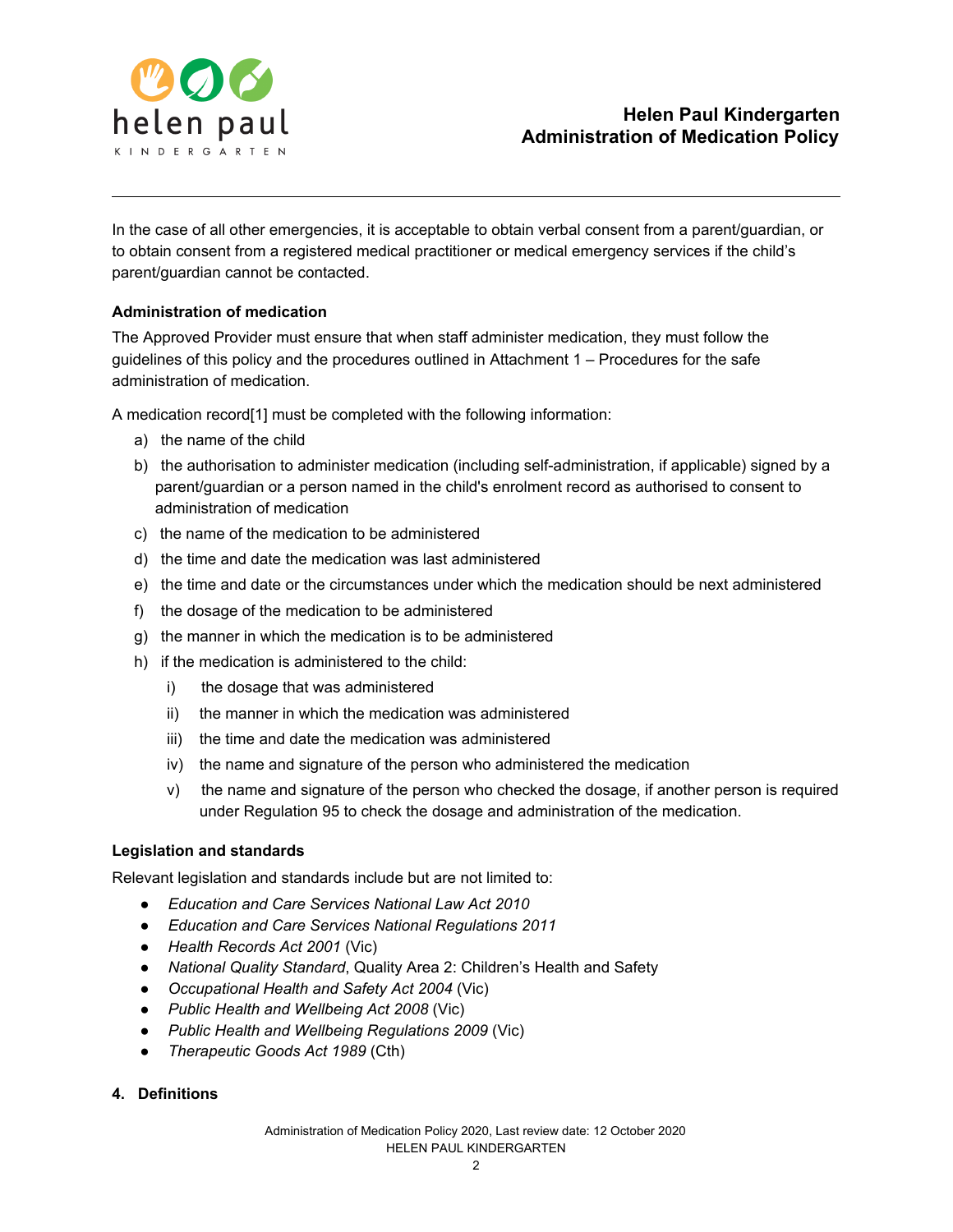

**Approved first aid qualification:** The list of approved first aid qualifications, anaphylaxis management and emergency asthma management training is published on the ACECQA website: [www.acecqa.gov.au](http://www.acecqa.gov.au/)

**Illness:** Any sickness and/or associated symptoms that affect the child's normal participation in the activities or program at the service.

**Infectious disease:** A disease that can be spread, for example, by air, water or interpersonal contact. An infectious disease is designated under Victorian Law or by a health authority (however described) as a disease that would require the infected person to be excluded from an education and care service.

**Injury:** Any harm or damage to a person.

**Medication:** Prescribed and non-prescribed medication as defined below.

**Non-prescribed medication:** Over-the-counter medication including vitamins and cultural herbs or homeopathic medications that may have been recommended by an alternative health care professional such as a naturopath.

**Prescribed medication:** Medicine, as defined in the *Therapeutic Goods Act 1989* (Cth), that is:

- authorised by a health care professional
- · dispensed by a health care professional with a printed label that includes the name of the child being prescribed the medication, the medication dosage and expiry date.

**Medication record:** Contains details for each child to whom medication is to be administered by the service. This includes the child's name, signed authorisation to administer medication and a record of the medication administered, including time, date, dosage, manner of administration, name and signature of person administering the medication and of the person checking the medication, if required (Regulation 92). A sample medication record is available on the ACECQA website.

### **5. Sources and related policies**

#### **Sources**

- VMIA Insurance Guide and FAQs, Community Service Organisations insurance program: [www.vmia.vic.gov.au](http://www.vmia.vic.gov.au/)
- *Guide to the Education and Care Services National Law and the Education and Care Services National Regulations 201[1](http://www.acecqa.gov.au/)* [www.acecqa.gov.au](http://www.acecqa.gov.au/)
- *Guide to the National Quality Standard* (ACECQA) [www.acecqa.gov.au](http://www.acecqa.gov.au/)
- Allergy & Anaphylaxis Australia[:](http://www.allergyfacts.org.au/) [www.allergyfacts.org.au](http://www.allergyfacts.org.au/) Asthma Australia[:](http://www.asthmaaustralia.org.au/) [www.asthmaaustralia.org.au](http://www.asthmaaustralia.org.au/)
- Healthdirect[:](http://www.healthdirect.gov.au/) [www.healthdirect.gov.au](http://www.healthdirect.gov.au/)

#### **Service policies**

- *● Administration of First Aid Policy*
- *● Anaphylaxis Policy*
- *● Asthma Policy*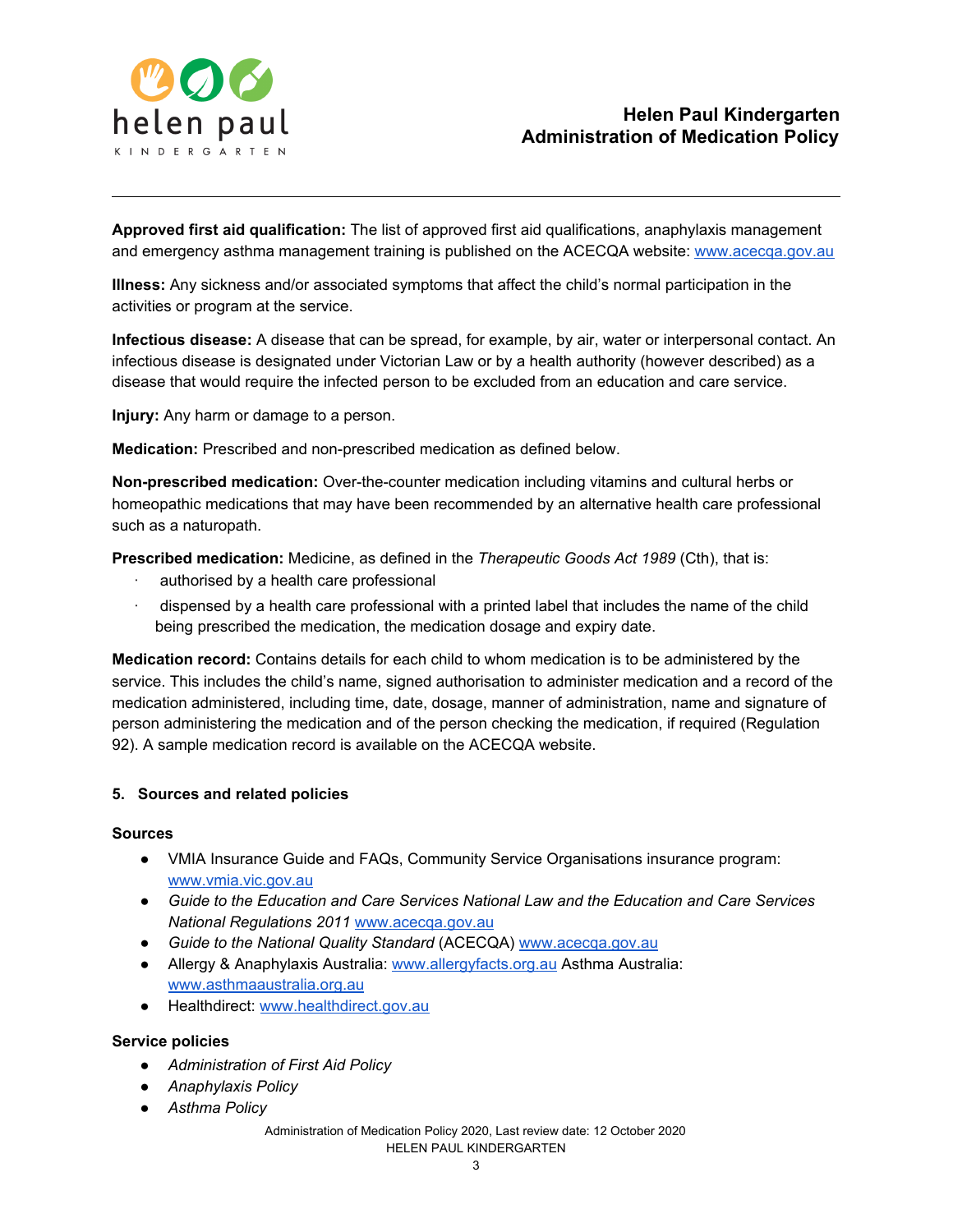

- *● Dealing with Infectious Diseases Policy*
- *● Dealing with Medical Conditions Policy*
- *● Enrolment and Orientation Policy*
- *● Excursions and Service Events Policy*
- *● Incident, Injury, Trauma and Illness Policy*
- *● Privacy and Confidentiality Policy*

## **Procedures**

## **The Approved Provider is responsible for:**

- ensuring that medication is only administered to a child being educated and cared for by the service when it is authorised, except in the case of an anaphylaxis or asthma emergency (Regulations 93, 94)
- ensuring that the medication is administered in accordance with Attachment 1 Procedures for the safe administration of medication (Regulation 95)
- ensuring that a medication record that meets the requirements set out in Regulation 92(3) is available at all times for recording the administration of medication to children at the service (Regulation 92). (Refer to the template *Medication Record*: [www.acecqa.gov.au\)](http://www.acecqa.gov.au/)
- ensuring that parents/guardians are given written notice as soon as is practicable if medication has been administered in an emergency and where authorisation has been given verbally (Regulation 93(2))
- ensuring that the parent/guardian of the child and emergency services are notified as soon as is practicable when medication has been administered in an anaphylaxis or asthma emergency (Regulation 94(2))
- ensuring that at least one educator on duty has a current approved first aid qualification, anaphylaxis management training and asthma management training (Regulation 136). (Note: this is a minimum requirement. As a demonstration of duty of care and best practice, ELAA recommends that **all educators** have current approved first aid qualifications and anaphylaxis management training and asthma management training.)
- developing and reviewing procedures for the authorisation and administration of medication required for the treatment or management of long-term conditions (see Attachment 1 – Procedures for the safe administration of medication)
- ensuring that all staff are familiar with the procedures for the administration of medication (see Attachment 1 – Procedures for the safe administration of medication)
- ensuring that medication records are kept and stored securely until the end of 3 years after the last date on which the child was educated and cared for by the service (Regulation 183(2)(d))

## **The Nominated Supervisor and Persons in Day-to-Day Charge are responsible for:**

- ensuring that medication is only administered to a child where authorisation has been provided, except in the case of an anaphylaxis or asthma emergency (Regulations 93, 94)
- ensuring that the medication is administered in accordance with Attachment 1 Procedures for the safe administration of medication (Regulation 95)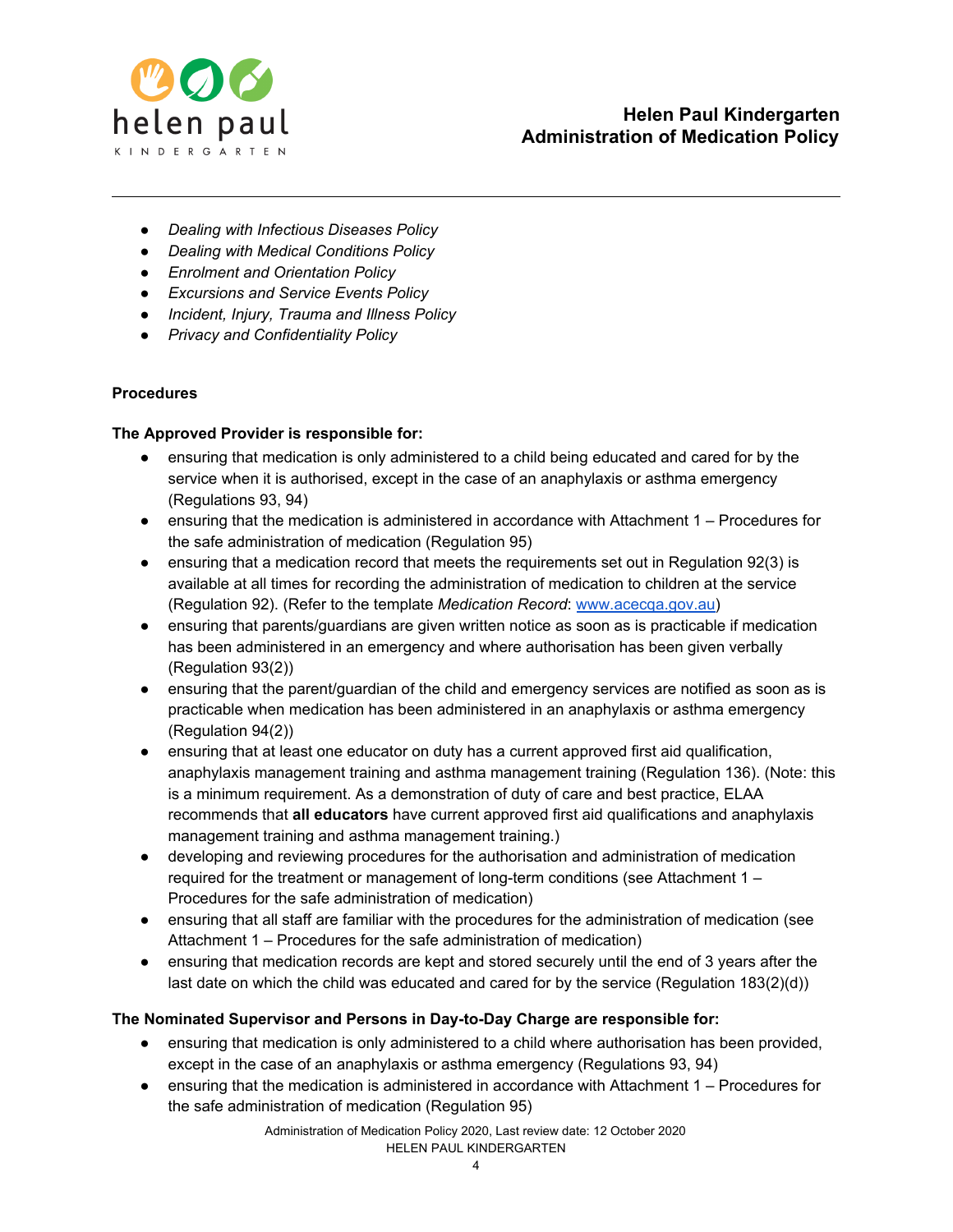

- ensuring that the parent/guardian of the child and emergency services are notified as soon as is practicable when medication has been administered in an anaphylaxis or asthma emergency (Regulation 94(2))
- ensuring that medication is not accessible to children and is stored in a childproof container (including in the refrigerator for medications requiring refrigeration)
- being aware of children who require medication for ongoing conditions or in emergencies, and ensuring that the medical management plans are completed and attached to the child's enrolment form (Regulation 162), and displayed for use by those caring for children (being sensitive to privacy requirements)
- documenting situations in which an authorised person has provided verbal authorisation but has refused to confirm the authorisation in writing (these notes are to be kept with the child's enrolment record)
- informing parents/guardians as soon as is practicable if an incident occurs in which the child was administered the incorrect medication or incorrect dose, staff forgot to administer the medication or the medication was administered at the wrong time. Staff must also ensure that any medication that is accidentally dropped is not administered to a child or returned to the original container, and that parents/guardians are informed if an incident of this nature occurs
- informing parents/guardians that non-prescribed medication (with the exception of sunscreen) will only be administered for a maximum of 48 hours, after which a medical management plan from a doctor will be required for its continued use
- informing parents/guardians that paracetamol is not supplied by Helen Paul Kindergarten and that the administration of paracetamol will be in line with the administration of all other medication (refer to Attachment 2 – Administration of paracetamol).

## All staff are **responsible for:**

- ensuring that each child's enrolment form provides details of the name, address and telephone number of any person who is authorised to consent to medical treatment of, or to authorise administration of medication to the child (Regulation 160(3)(iv))
- administering medication in accordance with Regulation 95 and the guidelines set out in Attachment 1 – Procedures for the safe administration of medication
- communicating with parents/guardians about the procedures outlined in this policy and the parent/guardian responsibilities when requesting medication be administered to their child, and making the medication record available for parents/guardians to record information during operational hours
- ensuring that all details in the medication record have been completed by parents/guardians/authorised persons in accordance with Regulation 92(3) prior to administering medication
- obtaining verbal authorisation for the administration of medication from the child's parents/guardians/authorised person (as recorded in the child's enrolment record), or a registered medical practitioner or medical emergency services when an authorised person cannot reasonably be contacted in an emergency (Regulation (93)(5)(b))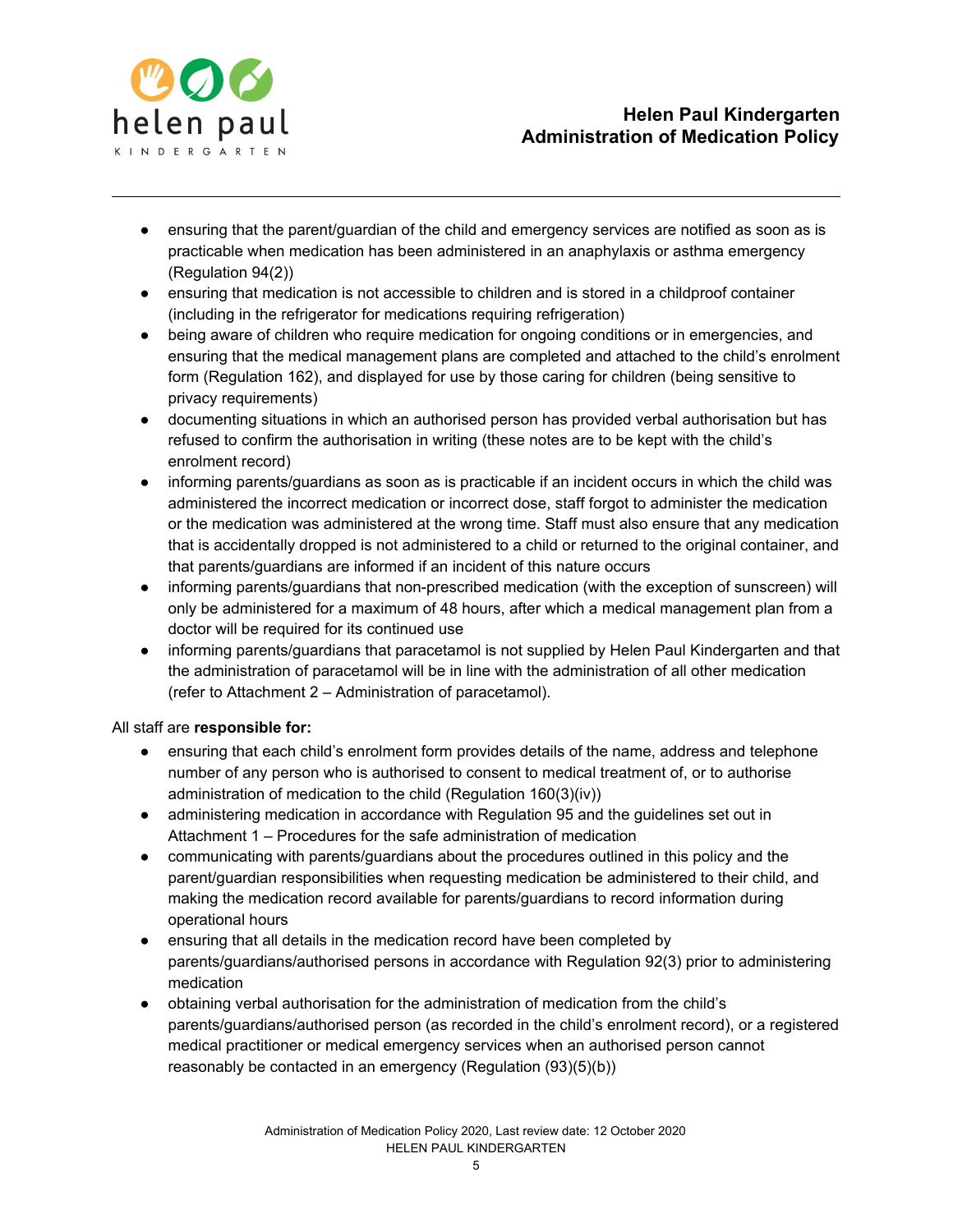

- ensuring that two staff members, one of whom must be an educator, are present when verbal permission to administer medication is received, and that details of this verbal authorisation are completed in the medication record
- ensuring that verbal permission is followed up with a written authorisation as soon as is practicable
- ensuring that parents/guardians take all medication home at the end of each session/day.

## **Parents/guardians are responsible for:**

- ensuring that any medication to be administered is recorded in the medication record kept at the service premises
- providing a current medical management plan when their child requires long-term treatment of a condition that includes medication, or their child has been prescribed medication to be used for a diagnosed condition in an emergency
- ensuring that prescribed medications to be administered at the service are provided in their original container with the label intact, bearing the child's name, dosage, instructions and the expiry date (Regulation 95(a)(i))
- ensuring that medications to be administered at the service are within their expiry date
- physically handing the medication to a staff member and informing them of the appropriate storage and administration instructions for the medication provided
- clearly labelling non-prescription medications and over-the-counter products (for example sun block and nappy cream) with the child's name. The instructions and use-by dates must also be visible
- ensuring that no medication or over-the-counter products are left in their child's bag or locker
- taking all medication home at the end of each session/day
- informing the service if any medication has been administered to the child before bringing them to the service, and if the administration of that medication is relevant to or may affect the care provided to the child at the service
- ensuring that their child's enrolment details are up to date, and providing current details of persons who have lawful authority to request or permit the administration of medication.

## **Volunteers and students, while at the service, are responsible for following this policy and its procedures.**

## **Evaluation**

In order to assess whether the values and purposes of the policy have been achieved, the Approved Provider will:

- regularly seek feedback from everyone affected by the policy regarding its effectiveness
- monitor the implementation, compliance, complaints and incidents in relation to this policy
- keep the policy up to date with current legislation, research, policy and best practice
- revise the policy and procedures as part of the service's policy review cycle, or as required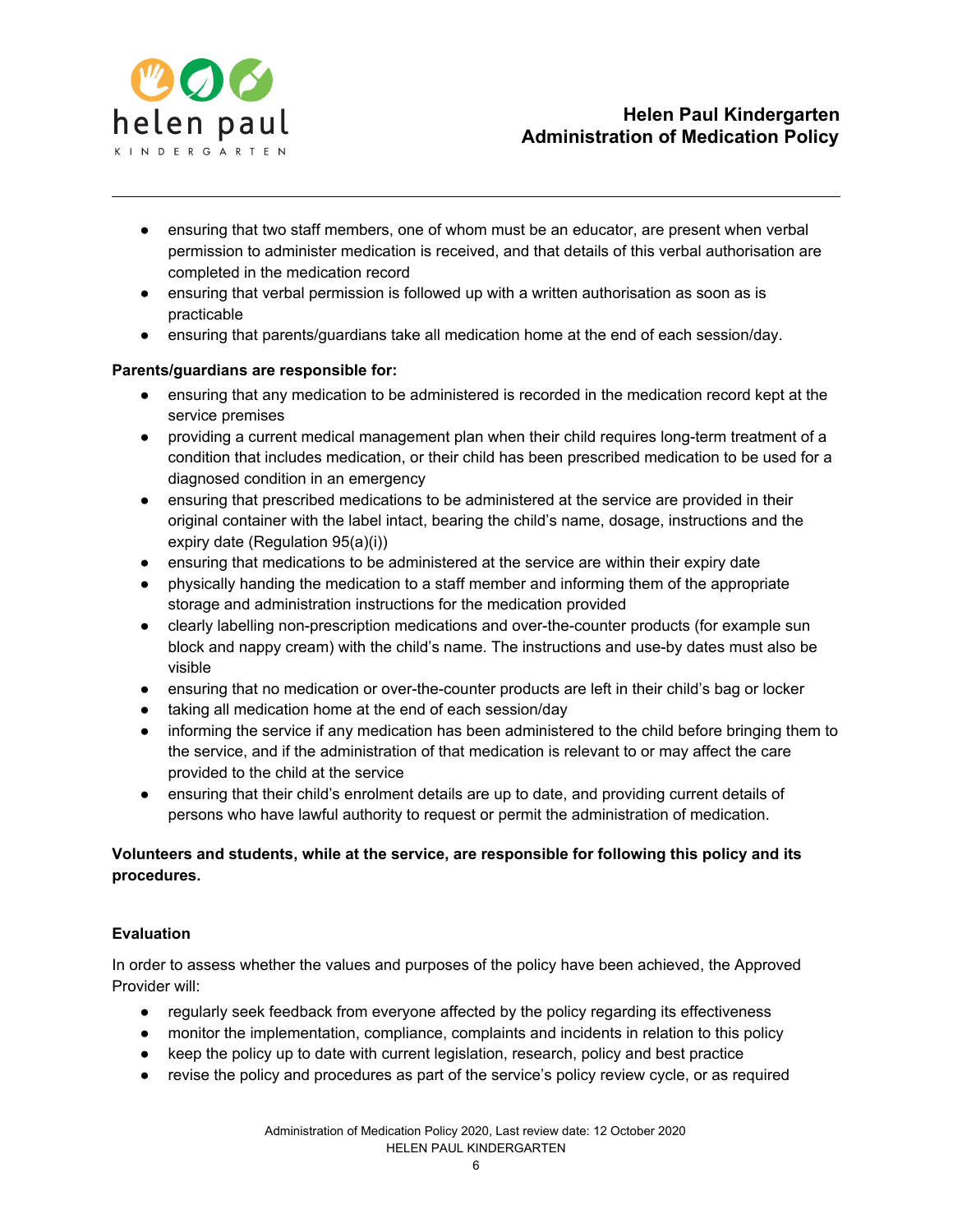

● notify parents/guardians at least 14 days before making any changes to this policy or its procedures unless a lesser period is necessary because of a risk.

## **Attachments**

- Attachment 1: Procedures for the safe administration of medication
- Attachment 2: Administration of paracetamol

#### **Authorisation**

This policy was adopted by the Approved Provider of Helen Paul Kindergarten on **12 October 2020**

**Review date:** 2023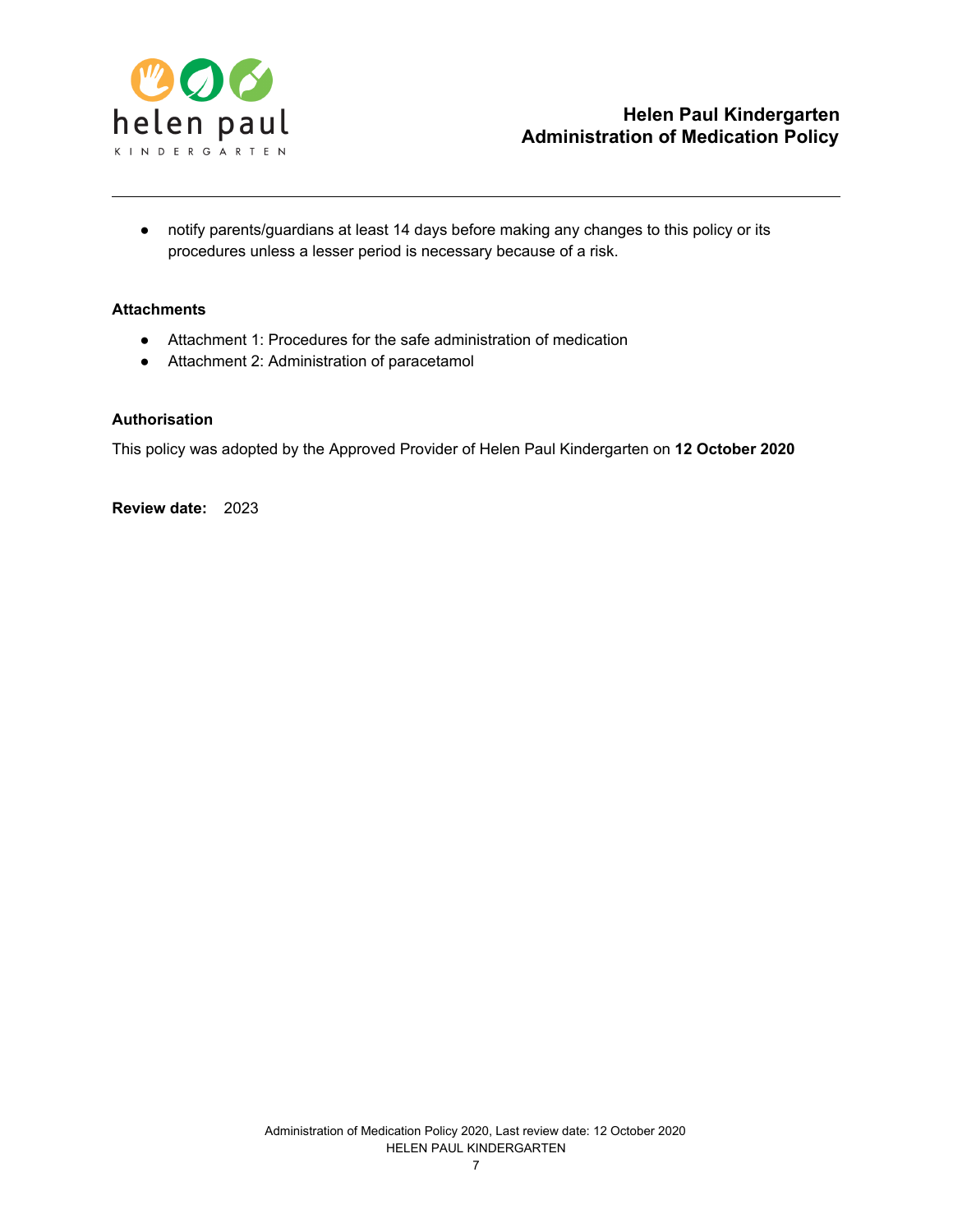

## **ATTACHMENT 1**

**Procedures for the safe administration of medication**

Two staff, one of whom must be an educator, are responsible for the administration of any medication[2]. At least one of these persons must hold a current approved first aid qualification.

One person will check the details (including dosage and the identity of the child who is given the medication) and witness its administration, while the other person will administer the medication (Regulation 95(c)). Before administering any medication to a child, it is extremely important for staff to check if the child has any allergies to the medication being administered.

## **Procedure for administration of medication**

- 1. Wash and dry hands thoroughly before administering any medication. If appropriate, gloves are recommended wherever possible.
- 2. Check the medication record to confirm date, time, dosage and the child to whom the medication is to be administered.
- 3. Check that *prescription medication*:
- is in its original container, bearing the original label and instructions
- · is the correct medication, as listed in the medication record
- has the child's name on it (if the medication was prescribed by a registered medical practitioner)
- is the required dosage, as listed in the medication record
- has not passed its expiry date.
- 4. Check that *non-prescription medication*:
- is in the original container, bearing the original label and instructions
- is the correct medication, as listed in the medication record
- has the child's name on it
- is the required dosage, as listed in the medication record
- has not passed its expiry date.
- 5. When administering the medication, ensure that:
- the identity of the child is confirmed and matched to the specific medication
- · the correct dosage is given
- the medication is administered in accordance with the instructions attached to the medication, or any written or verbal instructions provided by a registered medical practitioner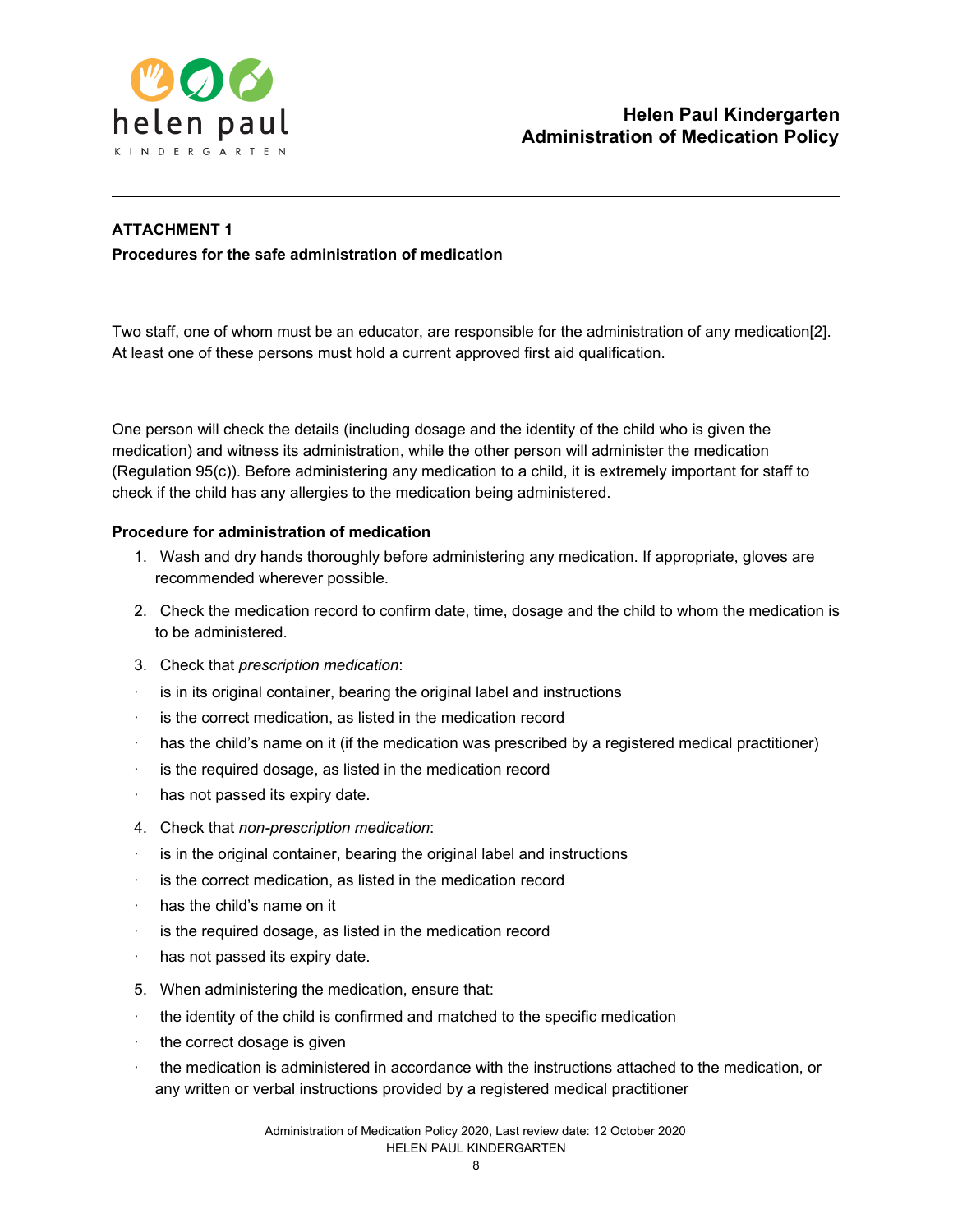

# **Helen Paul Kindergarten Administration of Medication Policy**

- both staff members complete the medication record (Regulation 92(3)(h)) and store any remaining medication appropriately, such as in the refrigerator if required
- the Nominated Supervisor or Certified Supervisor informs the parent/guardian on arrival to collect the child that medication has been administered and ensures that the parent/guardian completes the required details in the medication record.

## **Administration of medication for ongoing medical conditions**

Where a child is diagnosed with a condition that requires ongoing medication or medication to be administered in emergencies, parents/guardians may authorise the administration of the medication for a defined period. In these cases:

- · a medical management plan completed by the child's doctor should be provided and attached to the child's enrolment form (and on display, where appropriate)
- the medical management plan should define:
	- the name of the medication, dosage and frequency of administration
	- conditions under which medication should be administered
	- what actions, if any, should be taken following the administration of the medication
	- when the plan will be reviewed.
- when medication is required under these circumstances, staff should:
	- follow the procedures listed above
	- ensure that the required details are completed in the medication record
	- notify the parents as soon as is practicable.

Refer to the *Dealing with Medical Conditions Policy* for further information.